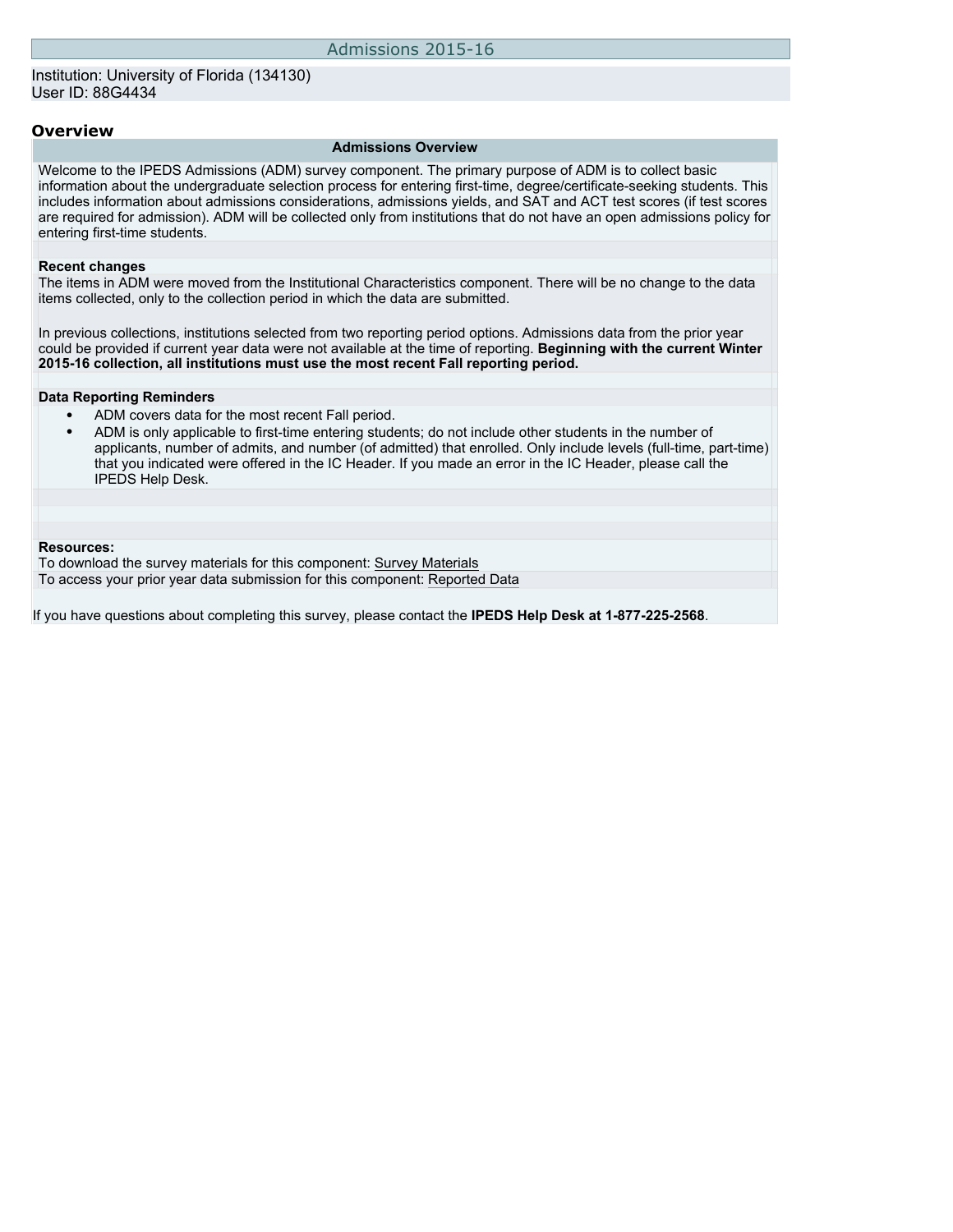# **Admissions Considerations, 1**

**1. Please select the option that best describes how your institution uses any of the following data in its**

### **undergraduate selection process.**

| Secondary school GPA<br>Secondary school rank<br>Secondary school record<br>Completion of college-preparatory program<br>Recommendations                                                                                                                                                           |   | Required Recommended<br><b>Neither Required</b><br>nor Recommended Know | Don't |
|----------------------------------------------------------------------------------------------------------------------------------------------------------------------------------------------------------------------------------------------------------------------------------------------------|---|-------------------------------------------------------------------------|-------|
|                                                                                                                                                                                                                                                                                                    | Θ |                                                                         | О     |
|                                                                                                                                                                                                                                                                                                    |   | Θ                                                                       | O     |
|                                                                                                                                                                                                                                                                                                    | ⊙ |                                                                         | n     |
|                                                                                                                                                                                                                                                                                                    | Θ |                                                                         | O     |
|                                                                                                                                                                                                                                                                                                    |   | o                                                                       | n     |
| Formal demonstration of competencies (e.g., portfolios,<br>certificates of mastery, assessment instruments)                                                                                                                                                                                        |   | ⊙                                                                       |       |
| Admission test scores                                                                                                                                                                                                                                                                              |   |                                                                         |       |
| SAT / ACT<br>ര                                                                                                                                                                                                                                                                                     |   |                                                                         |       |
| Other Test (ABT, Wonderlic, WISC-III, etc.)<br>Note: If this is the only requirement other than a diploma or<br>equivalent, and few students are not admitted due to this test,<br>your institution is open enrollment. Please contact the Help<br>Desk to correct your response to this question. |   | o                                                                       |       |
| TOEFL (Test of English as a Foreign Language)                                                                                                                                                                                                                                                      |   |                                                                         |       |

 $\bigoplus$  **You may use the space below to provide context for the data you've reported above. These context notes** 

**will be posted on the College Navigator website, and should be written to be understood by students and parents.**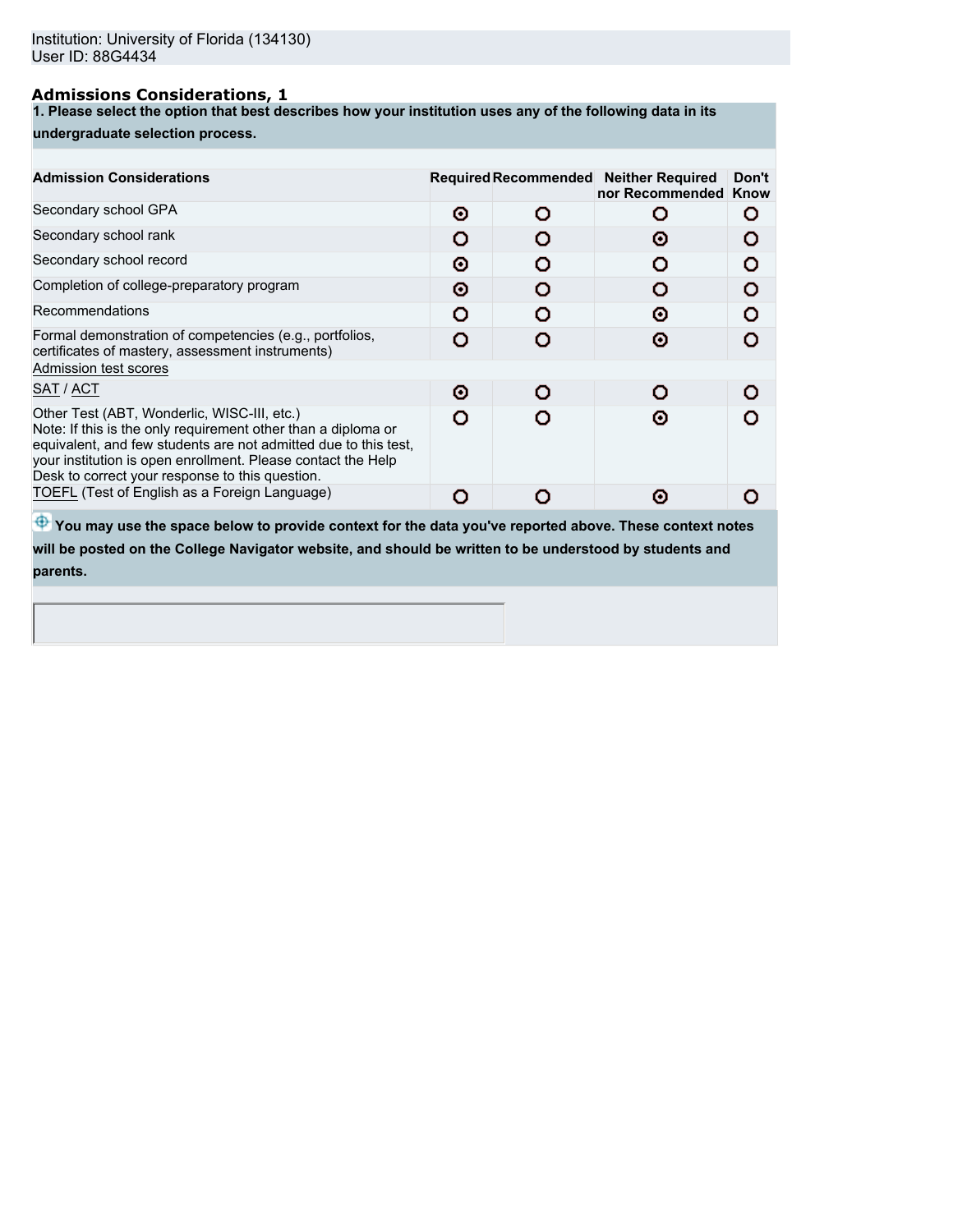# **Selection Process - A/A/E**

**2. Provide the number of first-time, degree/certificate-seeking undergraduate students who applied, who were admitted, and who enrolled (either full- or part-time) at your institution for Fall 2015. Include early decision, early action, and students who began studies during the summer prior to Fall 2015.**

Remember that this question is only applicable to first-time students, do not include other students in these totals.

Only include levels that you indicated were offered in the IC Header. If you made an error in the IC Header, please remember to fix the error the next year.

|                                                        | Men    | Women  | Total  |
|--------------------------------------------------------|--------|--------|--------|
| Number of applicants                                   | 12.617 | 16.603 | 29.220 |
| Number of admissions                                   | 5.598  | 8.294  | 13.892 |
| Number (of admitted) that enrolled full-time           | 2.833  | 4.027  | 6,860  |
| Number (of admitted) that enrolled part-time           | 9      | 18     | 27     |
| Total enrolled full-time and part-time                 | 2.842  | 4.045  | 6,887  |
| Percent of admissions enrolled full-time and part-time | 51     | 49     | 50     |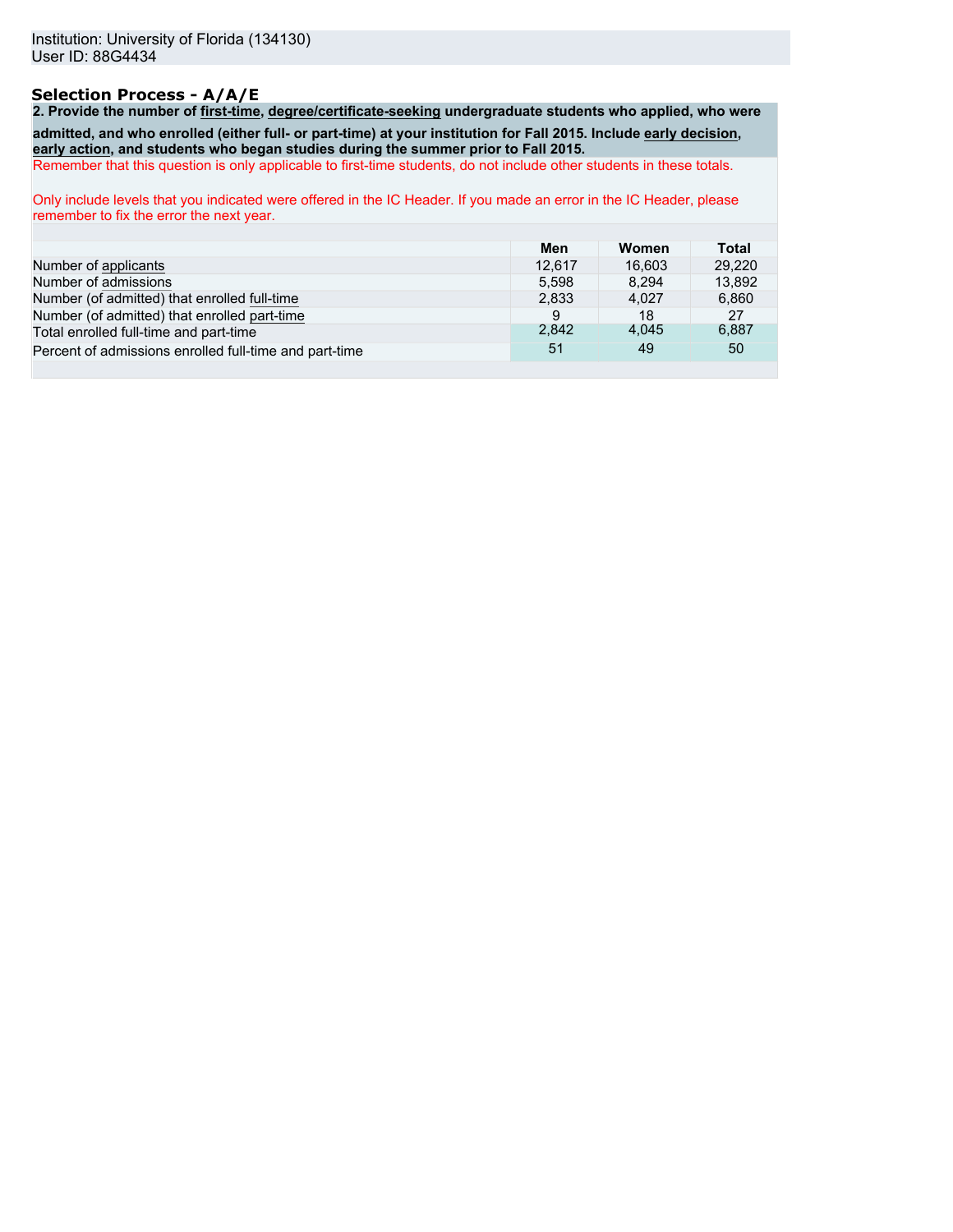## **Selection Process - Test Scores**

| 3. Provide writing test scores only if used for admission. Provide data for Fall 2015. Include new students |  |  |  |
|-------------------------------------------------------------------------------------------------------------|--|--|--|
|-------------------------------------------------------------------------------------------------------------|--|--|--|

**admitted the summer prior to Fall 2015.**

**DO NOT convert test scores** (e.g., do not convert an SAT score to an ACT scale, etc.). If you have numbers for both SAT and ACT scores, **provide the percentiles for both tests.**

| Number of enrolled students that submitted SAT scores  | 3,950           |                          |
|--------------------------------------------------------|-----------------|--------------------------|
| Percent of enrolled students that submitted SAT scores | 57              |                          |
| Number of enrolled students that submitted ACT scores  |                 | 2,937                    |
| Percent of enrolled students that submitted ACT scores |                 | 43                       |
|                                                        |                 |                          |
|                                                        | 25th Percentile | <b>75th Percentile</b>   |
| <b>SAT Critical Reading</b>                            | 580             | 670                      |
| <b>SAT Math</b>                                        | 590             | 680                      |
| <b>SAT Writing</b>                                     | 570             | 670                      |
| <b>ACT Composite</b>                                   | 27              | 31                       |
| <b>ACT English</b>                                     | 25              | $\blacktriangleright$ 32 |
| <b>ACT Math</b>                                        | 26              | 30                       |
| <b>ACT Writing</b>                                     | 8               | 9                        |

 $\bigoplus$  **You may use the space below to provide context for the data you've reported above. These context notes** 

**will be posted on the College Navigator website, and should be written to be understood by students and parents.**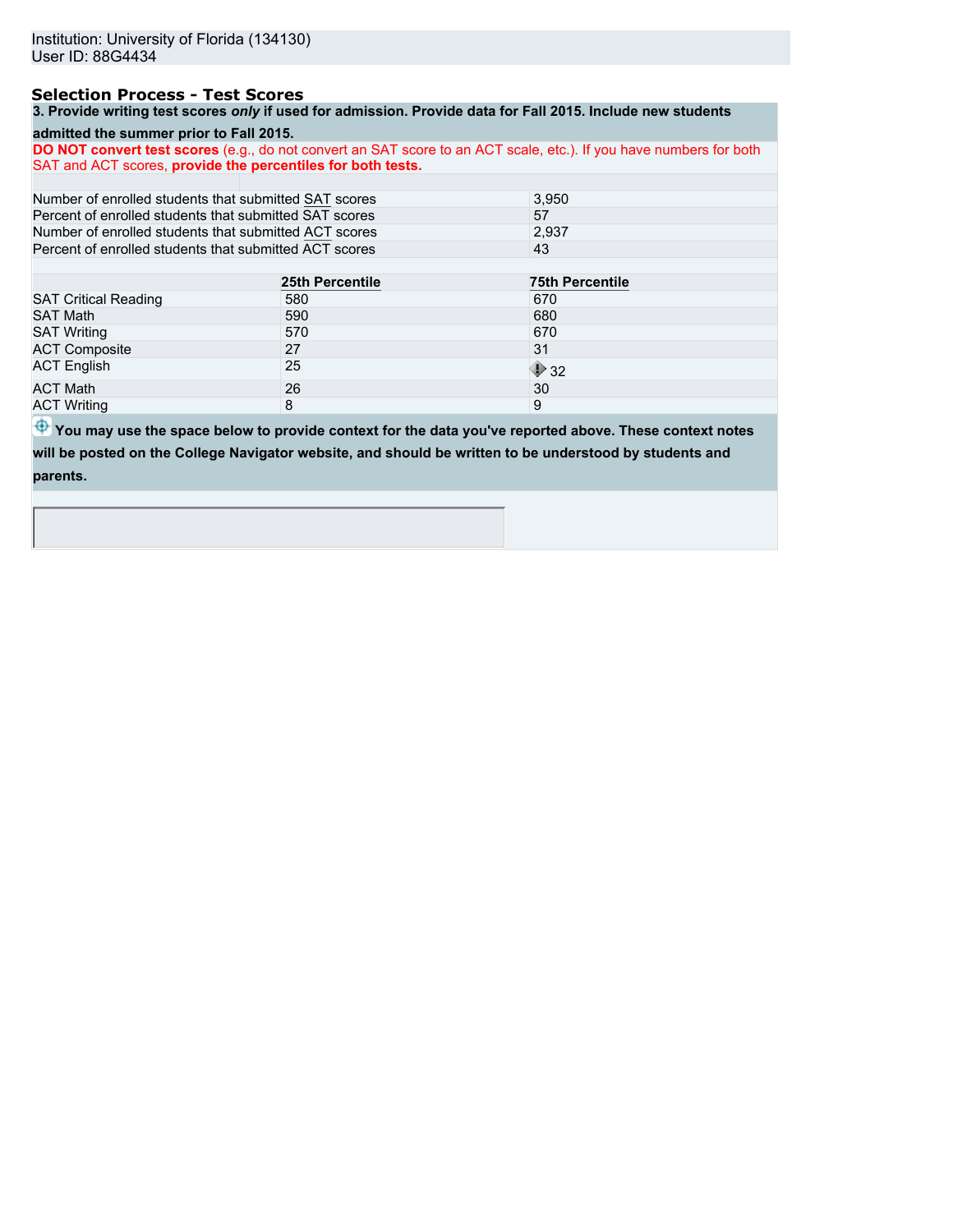## **Summary**

# **Admissions Component Summary**

IPEDS collects important information regarding your institution. All data reported in IPEDS survey components become available in the IPEDS Data Center and appear as aggregated data in various Department of Education reports. Additionally, some of the reported data appears specifically for your institution through the College Navigator website and is included in your institution's Data Feedback Report (DFR). The purpose of this summary is to provide you an opportunity to view some of the data that, when accepted through the IPEDS quality control process, will appear on the College Navigator website and/or your DFR. College Navigator is updated approximately three months after the data collection period closes and Data Feedback Reports will be available through the [Data Center](http://nces.ed.gov/ipeds/datacenter/) and sent to your institution's CEO in November 2016.

Please review your data for accuracy. If you have questions about the data displayed below after reviewing the data reported on the survey screens, please contact the IPEDS Help Desk at: 1-877-225-2568 or ipedshelp@rti.org.

| <b>ADMISSIONS INFORMATION</b>                                                                                                   |                               |          |        |             |        |  |
|---------------------------------------------------------------------------------------------------------------------------------|-------------------------------|----------|--------|-------------|--------|--|
| Undergraduate Admissions                                                                                                        |                               | Total    | Male   |             | Female |  |
|                                                                                                                                 | Number of applicants          | 29,220   | 12,617 |             | 16,603 |  |
|                                                                                                                                 | Percent admitted              | 48%      | 44%    |             | 50%    |  |
|                                                                                                                                 | Percent admitted who enrolled | 50%      | 51%    |             | 49%    |  |
| <b>Admissions Considerations</b>                                                                                                |                               | Required |        | Recommended |        |  |
| Secondary school GPA<br>Secondary school record<br>Completion of college-preparatory program<br>Admission test scores (SAT/ACT) |                               | N/A      |        |             |        |  |

| <b>Test Scores</b>          | # Submitting Scores         | % Submitting Scores         |
|-----------------------------|-----------------------------|-----------------------------|
| <b>SAT</b>                  | 3,950                       | 57%                         |
| <b>ACT</b>                  | 2,937                       | 43%                         |
|                             | 25 <sup>th</sup> Percentile | 75 <sup>th</sup> Percentile |
| <b>SAT Critical Reading</b> | 580                         | 670                         |
| <b>SAT Math</b>             | 590                         | 680                         |
| <b>SAT Writing</b>          | 570                         | 670                         |
| <b>ACT Composite</b>        | 27                          | 31                          |
| <b>ACT English</b>          | 25                          | 32                          |
| <b>ACT Math</b>             | 26                          | 30                          |
| <b>ACT Writing</b>          | 8                           | 9                           |